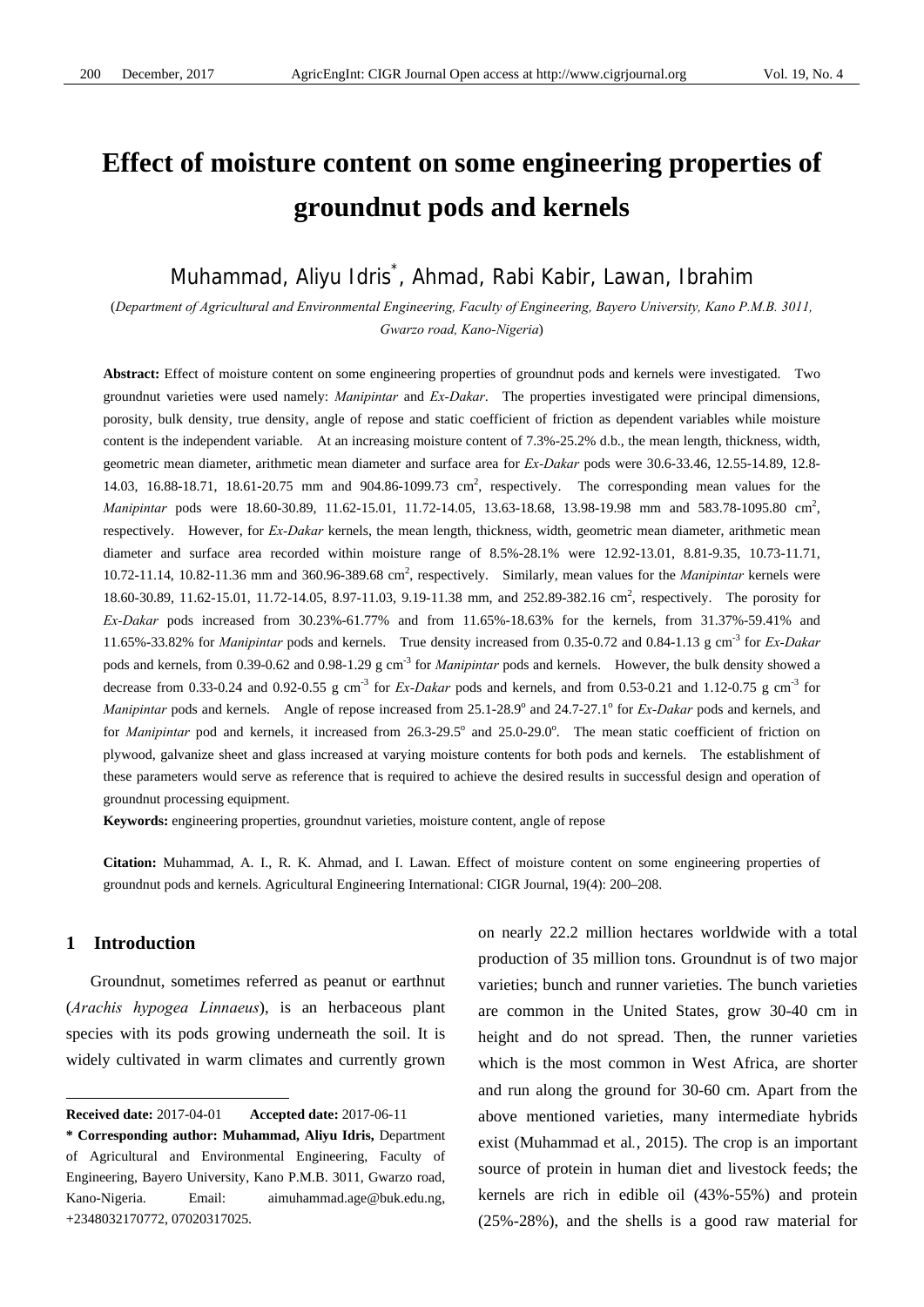insulation, fuel and fertilizer (Payman et al., 2011). The cake after oil extraction is used as animal feed, in fact no part of groundnut is a waste.

The major moisture-dependent physical properties of biological materials are shape and size, bulk density, true density, porosity, mass of fruits, angle of repose and friction against various surfaces. These properties have been studied for various crops: Millet (Baryeh, 2002; Bart-Plange and Baryeh, 2003), Groundnut (Firouzi *et al*., 2009), Sweet seeds (Simonyan et al., 2009), paddy rice (Adebowale et al., 2011), Walnut (Altuntas and Erkol, 2010) and Apricot Pit (Shahbazi, 2012). Properties related to design of groundnut handling equipment were investigated in various literatures. Among which are physical dimensions, geometric mean diameter, sphericity and density, angle of repose, coefficient of static friction on different surfaces all determined at 4.6% moisture content (Olajide and Igbeka, 2003). Similarly, properties for peanut pods and its kernel at moisture content of 8.25% and 10.03% (dry basis) respectively were determined in (Dilmac and Altuntas, 2012), for Samnut 10, Samnut 14 and Samnut 18 determined 8% moisture content (Fashina et al., 2014).

Payman et al. (2011) stated that at different processing stages, groundnut passes several ranges of moisture content namely: 35% moisture content under the soil, 15%-25% at harvesting time depending on environmental conditions and management strategy, and 18%-24% at threshing time. Furthermore, the moisture content should be reduced to 7% before storage. Considering the different levels of moisture content groundnut undergoes and the rapid seed deterioration it encounters during storage, Alam et al., (2013) emphasized on the need to investigate some engineering properties of groundnut as affected by the moisture content changes. Such properties include: length, thickness and width, geometric mean diameter, sphericity, unit mass, volume, surface area, bulk and true density, angle of repose, porosity and static coefficient of friction and also rupture strength. The knowledge would be used in designing of various handling equipment for pneumatic conveying, separating, shelling, drying, and storage of the product.

The aim of the study was to determine some

engineering properties of groundnuts commonly cultivated in Northwestern Nigeria as the basis for the redesign and improvement of local groundnut handling equipment. This has become necessary looking at the prevalent low-quality kernels from groundnut processing clusters which poses risk of kernels contaminations.

### **2 Materials and Methods**

#### **2.1 Materials used in the study**

Some of the materials used in the study includes; digital slide vernier caliper, digital balance, graduated measuring cylinders of different sizes, vacuum oven, angle of repose measuring apparatus, pycnometer, steel sheet, plywood, glass, two groundnut varieties; *Ex-Dakar* and *Manipintar.*

### **2.2 Sampling**

The groundnut varieties selected were *Ex-Dakar* and *Manipintar*. These were believed to be the commonest varieties in the local market of the study area (*Dawanau* market of Kano Sate, Nigeria) during the year 2016. The samples were to remove all foreign matter such as dust, debris, stones, and immature pods and kernels.

#### **2.3 Determination of Engineering Properties**

## 2.3.1 Determination of Moisture Content

The initial moisture content was determined using ASABE standard (2008) described in (Payman et al., 2011) on dry basis. Triplicate samples (pods and kernels) of 200 g for each variety were dried in air convection oven set at temperature of  $100 \pm 3$ °C and monitored for a period of 72 hrs. At the end moisture content was calculated on dry basis using the relationship described by Simonyan et al. (2009):

$$
MC_{wb} = \frac{W_i - W_d}{W_i} \times 100\tag{1}
$$

where,  $MC_{wb}$  = Moisture content (% w.b.);  $W_i$  = Initial mass of groundnuts (kg), and  $W_d = \text{dry mass of the}$ samples (kg).

Furthermore, desired moisture levels of the groundnuts to conduct the experiment were prepared by adding the required amount of distilled water calculated from the given relationship:

$$
Q = \frac{W_i (M_f - M_i)}{100 - M_f}
$$
 (2)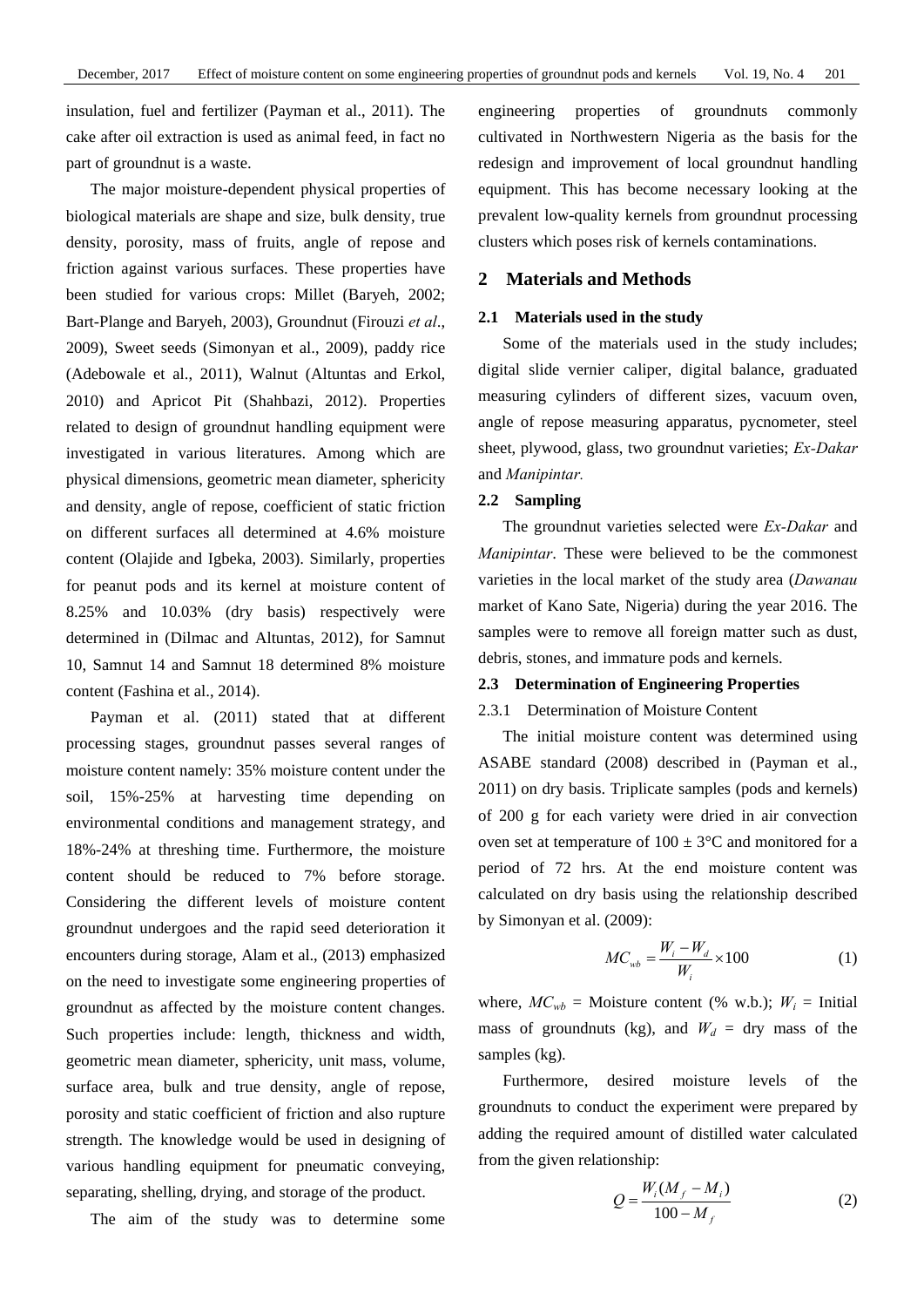where,  $W_i$ ,  $M_i$  and  $M_f$  are the initial mass (g), initial moisture content (% d.b.) and final moisture content of the groundnut samples (% d.b.), respectively. Prior to conducting each experiment, the required amount of samples were taken out of refrigerator and allowed to equilibrate with room temperature for about 2 hrs (Firouzi et al., 2009).

The resultant moisture contents of groundnut were 7.3, 10.2, 14.1, 23.5 and 25.2 % d.b. for the pods and 8.5%, 10.2%, 13.6%, 25.4% and 28.1% d.b. for kernels for the two varieties. All the physical properties of the groundnut were determined at these moisture levels with three replications at each level.

#### 2.3.2 Determination of Principal Dimensions

The three principal dimensions (length width and thickness) of each groundnut pods and kernels were determined by measurements using digital slide Vernier calipers on one hundred samples of groundnut pods and kernels for each variety and at three different moisture content levels.

The Geometric Mean Diameter (GMD) and Arithmetic Mean Diameter (AMD) of pods and kernels were calculated according to the relationship obtained from (Mohsenin, 1986; Payman et al., 2011).

$$
D = (LWT)^{\frac{1}{3}} \tag{3}
$$

$$
D_a = \frac{(L+W+T)}{3} \tag{4}
$$

#### 2.3.3 Determination of Surface area

The surface area, *A* was calculated in accordance with Odesanya et al. (2015) as:

$$
A = \pi D^2 \text{ (cm}^2)
$$
 (5)

where,  $D =$  Geometric mean diameter (cm).

#### 2.3.4 Determination of Porosity

The porosity (*P*) of the groundnut pods and kernels at different moisture contents were calculated from the mean values of bulk density  $(\rho_b)$  and true density  $(\rho_T)$ using the relationship obtained in (Davies, 2009):

$$
P = 1 - \frac{\rho_b}{\rho_T} \tag{6}
$$

#### 2.3.5 Determination of Bulk Density

The bulk density was determined by filling a graduated cylinder of 500 mL with the groundnuts up to its brim from a height of about 150 mm and the excess was removed by striking off the top with stick and weighing the contents of cylinder. The bulk density  $(\rho_b)$ of groundnut pods and kernels was then calculated by dividing the mass  $(M)$  to the volume  $(V_b)$  of 500 mL (Aydin, 2007).

$$
\rho_b = \frac{M}{V_b} \tag{7}
$$

2.3.6 Determination of True Density

True density of the groundnut pods and kernels was determined by liquid displacement method (using toluene;  $C_7H_8$  as the liquid). Toluene was used because it has lower surface tension and lower specific mass when compared to water. The volume of sample and true density  $(\rho_T)$  were calculated using the Equations 8 and 9 respectively as given by (Altuntas and Erkol, 2010; Payman et al., 2011):

$$
V_s = \frac{M_{td}}{\rho_{tolu}} = \frac{(M_{tp} - M_{p}) - (M_{ps} - M_{ps})}{\rho_{tolu}}
$$
(8)

$$
\rho_T = \frac{M_{ps} - M_p}{V_s} \tag{9}
$$

where,  $V_s$  = Volume of sample (m<sup>3</sup>);  $M_{td}$  = weight of displaced toluene (g);  $\rho_{tolu}$  = density of toluene (kg m<sup>-3</sup>);  $M_{tp}$  = weight of pycnometer and toluene (g);  $M_p$  = weight of pycnometer (g);  $M_{pts}$  = weight of pycnometer, toluene and sample (g);  $M_{ps}$  = weight of pycnometer and sample (g).

# 2.3.7 Determination of Angle of Repose

The angle of repose was determined by using wooden box and two plates; fixed and adjustable. The wooden box was filled with the groundnut sample and the adjustable plate was gradually lifted until the material start to slide over the inclined surface at this point the angle of inclination was recorded as the angle of repose for the groundnut samples (Muhammad et al., 2015).

## 2.3.8 Determination of Static Coefficient of Friction

The static coefficient of friction of groundnut pods and kernels against three different surfaces; namely steel sheet, plywood, and glass was determined using a wooden frame (10 cm×10 cm×6 cm) without base and lid which was placed over different surfaces and filled with the groundnut sample. The sample was poured in the box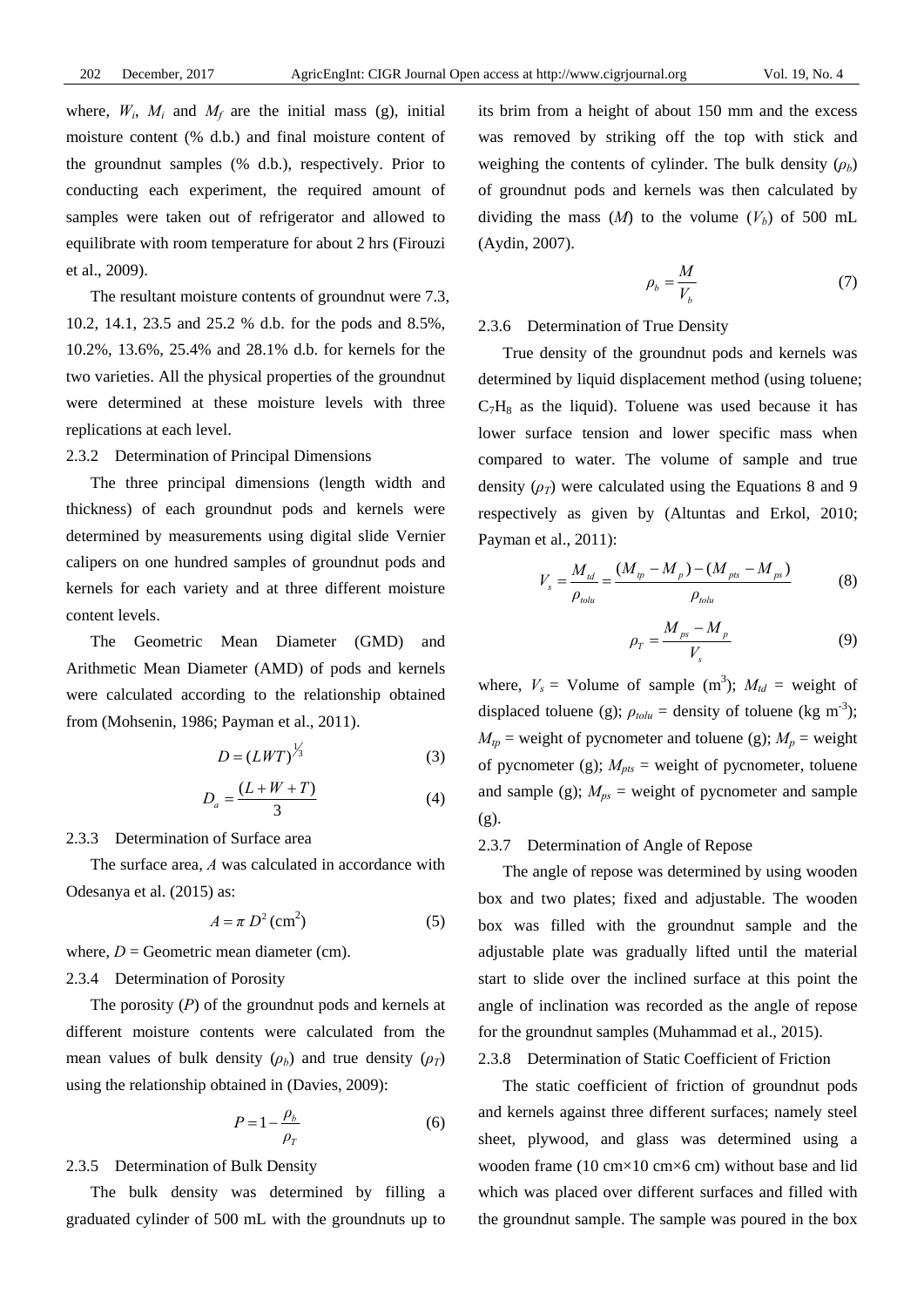on the surface to be lifted for inclination from the horizontal. The angle of inclination of the surface was increased gradually until the box with the content just started to slide down. This angle between the inclined surface and the horizontal was measured, the tangent of which gave the static coefficient of friction as stated in Equation (10). This method was used by other researchers like (Gupta and Das, 1997; Baryeh, 2002; Bart-Plange and Baryeh, 2003).

$$
\mu_s = \tan \varphi \tag{10}
$$

where,  $\mu_s$  = static coefficient of friction;  $\varphi$  = angle between the inclined surface and the horizontal at which samples just start to slide down. Three replications for each groundnut sample were made.

# **3 Results and Discussion**

#### **3.1 Sizes Dimension**

3.1.1 Principal Dimensions of the two groundnut varieties

Table 1 showed the means of physical properties of groundnut pods and kernels for *Ex-Dakar* variety. It could be seen that the length, width and thickness for the

pods were presented at various moisture contents with length ranging from 30.6-33.46 mm, width ranging from 12.55-14.89 mm and thickness ranging from 12.8- 14.03 mm all recorded at 7.3% and 25.2% moisture content, respectively. Similarly, the length, width and thickness recorded for *Ex-Dakar* groundnut kernels were in the range of 12.92-13.01 mm, 8.81-9.35 mm, 10.73- 11.71 mm at moisture content of between 8.5%-28.1%, respectively. These results were similar to that reported by (Payman et al., 2011). However, for *Manipintar* in Table 2, the length, width and thickness for the pods were presented at various moisture levels with length ranging from 18.60-30.89 mm, 11.62-15.01 mm, and 11.72- 14.05 mm at moisture levels ranging from 7.3%-25.2%, respectively. Similarly, for the kernels, the length, width and thickness were recorded in the range of 12.10- 15.50 mm, 8.11-9.87 mm, and 7.36-8.77 mm at moisture range of between 8.5%-28.1%, respectively. Similar result was reported by Firouzi (2009). In comparing the two varieties, it could be deduced that the sizes of *Manipintar* in terms of length, width and thickness were larger than that of *Ex-Dakar*.

|                        | Sample<br>number, N | Moisture content, % d.b. |                    |                    |                     |                     |                   |                   |                   |                   |                   |
|------------------------|---------------------|--------------------------|--------------------|--------------------|---------------------|---------------------|-------------------|-------------------|-------------------|-------------------|-------------------|
| Physical<br>properties |                     | Groundnut Pods           |                    |                    |                     | Groundnut Kernels   |                   |                   |                   |                   |                   |
|                        |                     | 7.3                      | 10.2               | 14.1               | 23.5                | 25.2                | 8.5               | 10.2              | 13.6              | 25.4              | 28.1              |
| Length, $L$ (mm)       | 20                  | 30.6<br>(6.72)           | 30.97<br>(5.43)    | 31.55<br>(6.21)    | 32.12<br>(6.02)     | 33.46<br>(5.37)     | 12.92<br>(1.27)   | 12.91<br>(3.51)   | 12.96<br>(3.21)   | 12.99<br>(4.71)   | 13.01<br>(5.07)   |
| Width, W (mm)          | 20                  | 12.55<br>(1.57)          | 13.06<br>(2.23)    | 13.9<br>(3.39)     | 14.78<br>(3.87)     | 14.89<br>(2.68)     | 8.81<br>(2.11)    | 8.9<br>(1.75)     | 8.87<br>(1.94)    | 9.13<br>(2.10)    | 9.35<br>(2.37)    |
| Thickness, T (mm)      | 20                  | 12.8<br>(3.29)           | 13.23<br>(2.57)    | 13.67<br>(3.10)    | 14.01<br>(2.31)     | 14.03<br>(1.98)     | 10.73<br>(1.54)   | 11.01<br>(1.79)   | 11.23<br>(2.45)   | 12.03<br>(2.43)   | 11.71<br>(2.07)   |
| $GMD$ (mm)             | 20                  | 16.88<br>(2.77)          | 16.98<br>(2.53)    | 17.67<br>(2.70)    | 18.23<br>(3.01)     | 18.71<br>(3.11)     | 10.72<br>(1.81)   | 10.79<br>(2.31)   | 10.82<br>(1.23)   | 11.05<br>(1.89)   | 11.14<br>(2.02)   |
| AMD (mm)               | 20                  | 18.64<br>(2.59)          | 19.1<br>(3.21)     | 19.32<br>(3.41)    | 20.37<br>(3.74)     | 20.75<br>(3.86)     | 10.82<br>(1.75)   | 10.94<br>(2.10)   | 11.02<br>(2.32)   | 11.38<br>(2.53)   | 11.36<br>(3.01)   |
| Sphericity, S          | 20                  | 0.57<br>(0.08)           | 0.61<br>(0.09)     | 0.61<br>(0.08)     | 0.62<br>(0.07)      | 0.62<br>(0.08)      | 0.83<br>(0.09)    | 0.84<br>(0.08)    | 0.84<br>(0.07)    | 0.87<br>(0.09)    | 0.86<br>(0.07)    |
| Area, A $(cm2)$        | 20                  | 904.86<br>(196.03)       | 905.76<br>(193.10) | 980.87<br>(187.50) | 1044.02<br>(188.97) | 1099.73<br>(189.23) | 360.96<br>(53.59) | 365.91<br>(49.34) | 367.81<br>(57.12) | 383.75<br>(50.16) | 389.68<br>(55.15) |

**Table 1 Some Physical Properties of** *Ex-Dakar* **Groundnut Variety at different moisture contents** 

Note: Standard deviations are in parenthesis.

The geometric mean diameter (GMD) and arithmetic mean diameter (AMD) obtained at moisture contents of 7.3%-25.2% ranged from 16.88-18.71 mm and 18.61- 20.75 mm for the pods, respectively whereas the corresponding kernels ranged from 10.72-11.14 mm for GMD and 10.82-11.36 mm for AMD and were obtained

at moisture contents of 8.5%-28.1%, respectively (Table 1). This property of groundnut pods and kernels tended to increase as moisture level increased. Similar result was reported by Odesanya et al*.* (2015) for *Ex-Dakar* groundnut variety. Furthermore, from Table 2, the GMD and AMD obtained for *Manipintar* groundnut pods were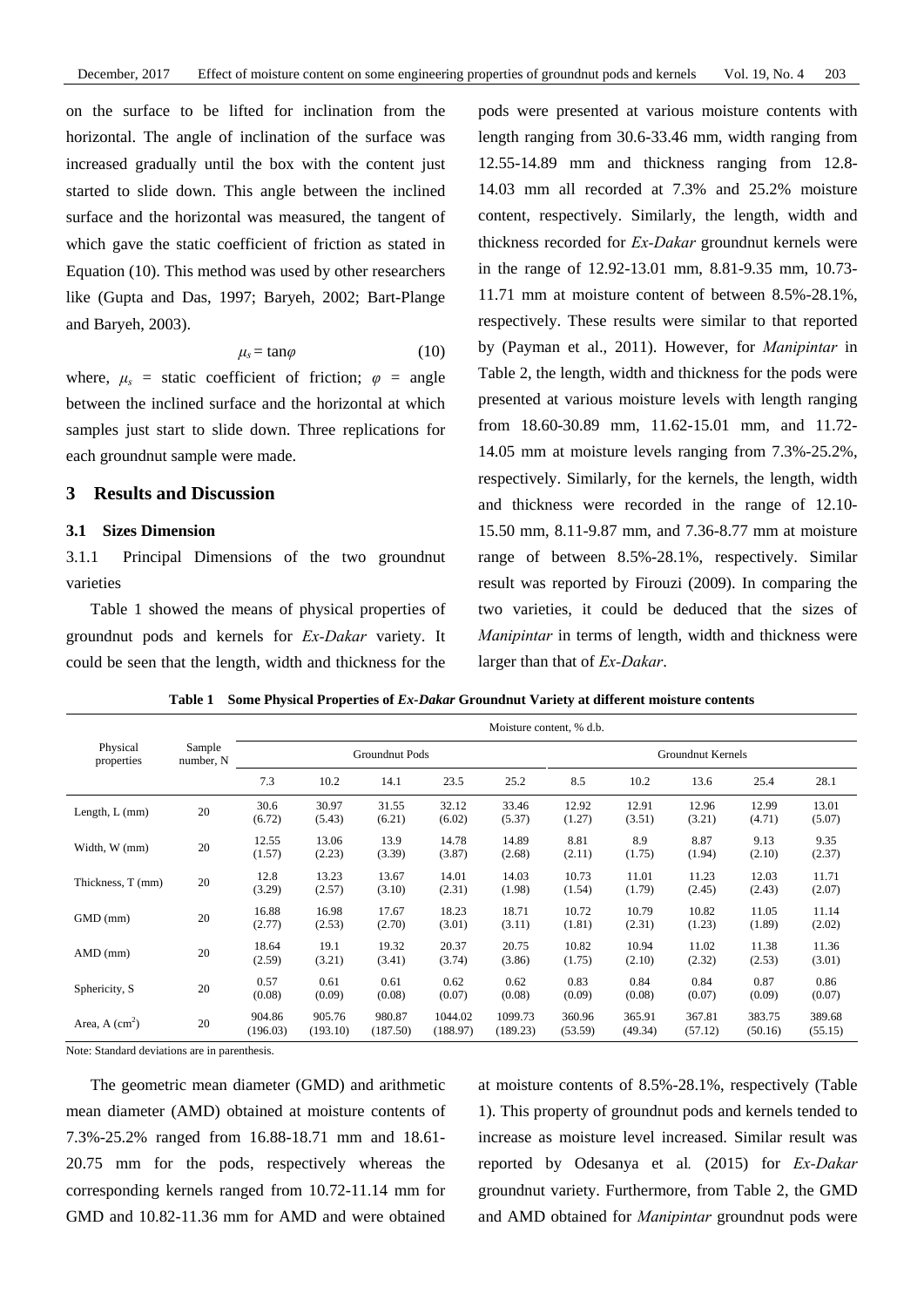in the range of 13.63-18.68 mm and 13.98-19.98 mm at moisture levels between 7.3%-25.2%, respectively. Similarly, the corresponding GMD and AMD for the kernels ranged from 8.97-11.03 mm and 9.19-11.38 mm at moisture levels between 8.5%-28.1%, respectively. The result was slightly different from that reported by Odesanya et al. (2015) for Samnut 22 and *Ex-Dakar* groundnut varieties. However, knowing this property is of paramount important in the selection of concave size for designing of shelling or decorticating and separation machines. Conclusively, *Manipintar* variety has larger GMD and AMD than that of *Ex-Dakar*. When processing the two varieties, both will require different concave size.

| Table 2 Some Physical Properties of Manipintar Groundnut Variety at different moisture contents |  |  |
|-------------------------------------------------------------------------------------------------|--|--|
|                                                                                                 |  |  |

|                              | Sample<br>number, N | Moisture content, % d.b. |                    |                    |                     |                     |                   |                   |                   |                   |                   |
|------------------------------|---------------------|--------------------------|--------------------|--------------------|---------------------|---------------------|-------------------|-------------------|-------------------|-------------------|-------------------|
| Physical<br>properties       |                     | Groundnut Pods           |                    |                    |                     | Groundnut Kernels   |                   |                   |                   |                   |                   |
|                              |                     | 7.3                      | 10.2               | 14.1               | 23.5                | 25.2                | 8.5               | 10.2              | 13.6              | 25.4              | 28.1              |
| Length, $L$ (mm)             | 20                  | 18.60<br>(2.09)          | 20.70<br>(3.21)    | 25.19<br>(3.89)    | 28.97<br>(4.01)     | 30.89<br>(5.70)     | 12.10<br>(3.26)   | 13.05<br>(2.75)   | 13.85<br>(3.12)   | 14.72<br>(3.40)   | 15.50<br>(2.68)   |
| Width, W (mm)                | 20                  | 11.62<br>(1.96)          | 12.55<br>(3.30)    | 13.49<br>(3.12)    | 14.84<br>(3.54)     | 15.01<br>(2.09)     | 8.11<br>(1.81)    | 8.45<br>(2.09)    | 8.65<br>(2.52)    | 8.97<br>(2.33)    | 9.87<br>(2.20)    |
| Thickness, T (mm)            | 20                  | 11.72<br>(1.97)          | 12.46<br>(3.47)    | 12.70<br>(3.90)    | 13.90<br>(2.99)     | 14.05<br>(2.75)     | 7.36<br>(0.98)    | 7.54<br>(1.45)    | 7.63<br>(2.30)    | 8.63<br>(1.87)    | 8.77<br>(1.73)    |
| $GMD$ (mm)                   | 20                  | 13.63<br>(2.98)          | 14.79<br>(4.10)    | 16.28<br>(3.08)    | 18.15<br>(3.62)     | 18.68<br>(3.15)     | 8.97<br>(1.57)    | 9.40<br>(2.09)    | 9.71<br>(3.01)    | 10.44<br>(3.20)   | 11.03<br>(3.43)   |
| AMD (mm)                     | 20                  | 13.98<br>(3.41)          | 15.24<br>(4.12)    | 17.13<br>(4.36)    | 19.24<br>(4.57)     | 19.98<br>(3.78)     | 9.19<br>(1.22)    | 9.68<br>(2.31)    | 10.04<br>(3.00)   | 10.77<br>(1.97)   | 11.38<br>(2.41)   |
| Sphericity, S                | 20                  | 0.73<br>(0.09)           | 0.71<br>(0.08)     | 0.65<br>(0.07)     | 0.63<br>(0.09)      | 0.60<br>(0.08)      | 0.74<br>(0.08)    | 0.72<br>(0.09)    | 0.70<br>(0.07)    | 0.71<br>(0.08)    | 0.71<br>(0.09)    |
| Area, $A$ (cm <sup>2</sup> ) | 20                  | 583.78<br>(98.08)        | 687.44<br>(103.92) | 832.75<br>(106.76) | 1034.54<br>(105.23) | 1095.80<br>(109.32) | 252.89<br>(45.76) | 277.79<br>(52.13) | 295.90<br>(50.78) | 342.73<br>(49.65) | 382.16<br>(63.10) |

Note: Standard deviations are in parenthesis.

## 3.1.2 Surface Area

The surface area for the pods (Table 1) ranged from 904.86-1099.73 cm<sup>2</sup> at a moisture range of 7.3%-25.2% while for the kernels, it ranged from  $360.96-389.68$  cm<sup>2</sup> at moisture range of between 8.5%-28.1%, respectively. The surface area showed an increase when the moisture content increased. Similar trend was observed in Aydin (2007). However, for *Manipintar* variety (Table 2), the surface area ranged from  $583.78-1095.80$  cm<sup>2</sup> for the pods at moisture ranges of 7.3%-25.2% while the surface area ranging from 252.89-382.16  $\text{cm}^2$  at moisture content between 8.5%-28.1% were for the kernels. This is in accordance with the results obtained by Aydin (2007).

# **3.2 Porosity**

The porosity for *Ex-Dakar* groundnut pods and kernels (Figure 1a) increased from 30.23%-61.77% within a moisture range of 7.3%-25.2% and from 11.65%-18.63% in a moisture range of 8.5%-28.1%, respectively. Similarly, the porosity for *Manipintar* variety for pods and kernels (Figure 1b) ranged from 31.37%-59.41% within a moisture content of 7.5%-25.2%

and from 11.65%-33.82% in moisture range of 8.5%- 28.1%, respectively. It could be seen that the porosity for both groundnut varieties increased with the increase of moisture content. This finding was in conformity with what was reported by Aydin (2007) and Payman et al. (2011). It could be observed from the graphs that the porosity for *Ex-Dakar* groundnut variety was slightly higher that of *Manipintar* variety.

## **3.3 True Density**

The true density for *Ex-Dakar* groundnut pods increased with the increase of moisture content and it varied from  $0.35$ -0.72 g cm<sup>-3</sup> when the moisture increased from 7.3%-25.2% (Figure 2a). Similarly, the true density for the kernels changed from  $0.84$ -1.13 g cm<sup>-3</sup> within the range of 8.5%-28.1% (Figure 2a). However, true density for *Manipintar* pods and kernels were shown in Figure 3. It ranged from  $0.39$ - $0.62$  g cm<sup>-3</sup> for the pods within the moisture range of 7.3%-25.2% (Figure 3a). Furthermore, the kernels' true density ranged from  $0.98-1.29 \text{ g cm}^{-3}$ within ranged of 8.5%-28.1%. This same trend was observed in Firouzi (2009).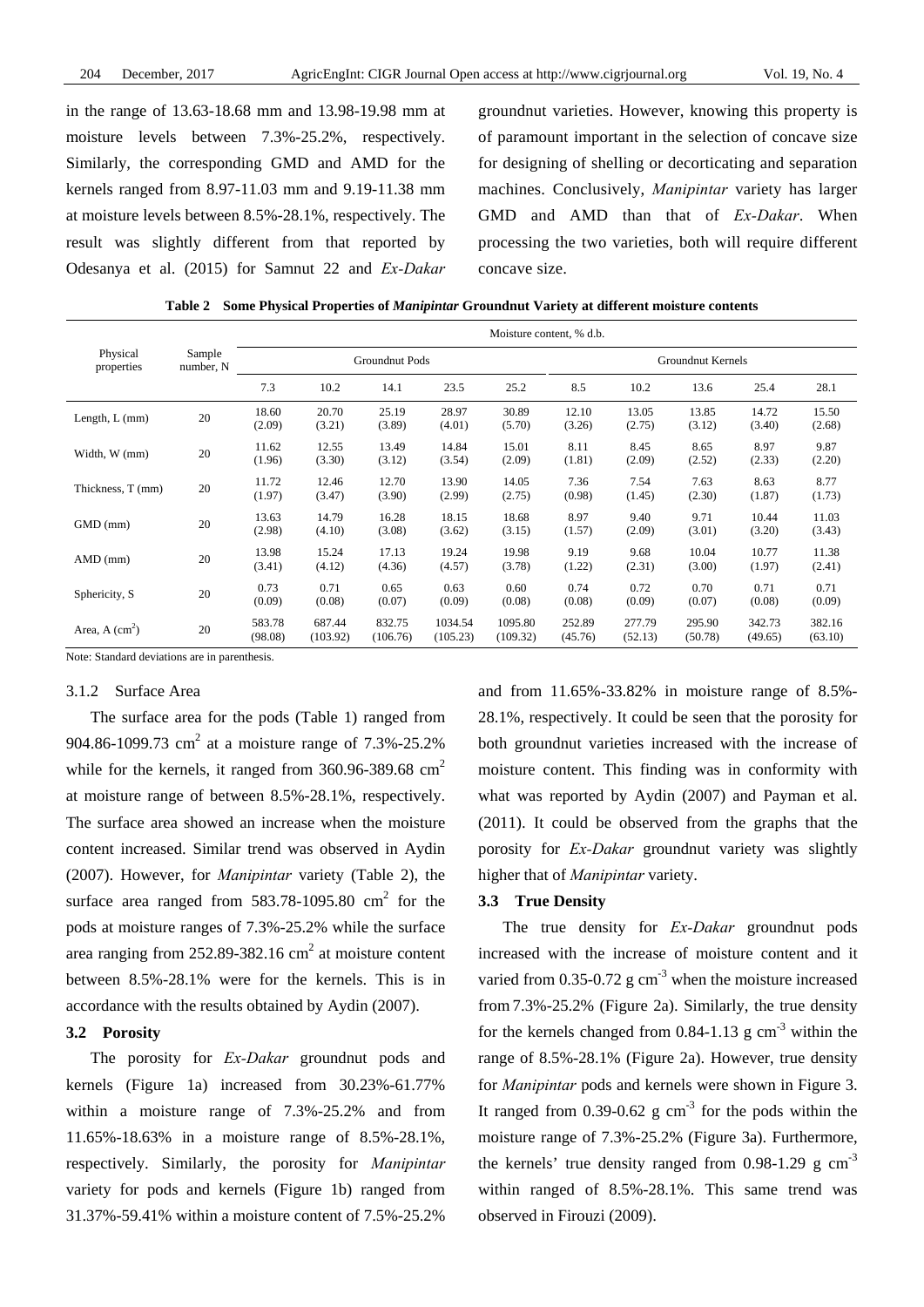# **3.4 Bulk Density**

The bulk density of *Ex-Dakar* pods decreased from 0.33-0.24 g  $cm<sup>-3</sup>$  when the moisture content increased from 7.3%-25.2% (Figure 2a). This was also applied to the kernels where a decrease in bulk density from 0.92-0.55 g  $cm^{-3}$  was recorded from a corresponding increase in moisture content from 8.5%-28.1% (Figure 2b). On the other hand, bulk density of *Manipintar* pods decreased from  $0.53-0.21$  g cm<sup>-3</sup> when the moisture increased from 7.3%-25.2% (Figure 3a). Likewise, for the kernels, with a moisture range of 8.5%-28.1%, it decreases from 1.12-0.75 g  $\text{cm}^{-3}$  (Figure 3b). This trend has been reported by many researchers (Aydin, 2007; Firouzi, 2009; Payman et al., 2011).



Figure 1 Effect of moisture content on Porosity for *Ex-Dakar* and *Manipintar* groundnut varieties



Figure 2 Effect of moisture content on True and Bulk densities for *Ex-Dakar* groundnut pods and kernels



Figure 3 Effect of moisture content on True and Bulk densities for *Manipintar* groundnut pods and kernels

#### **3.5 Angle of Repose**

Figure 4a showed the angle of repose for *Ex-Dakar* groundnut variety. The angle of repose increased from  $25.1 - 28.9^\circ$  in line with increase in moisture contents from 7.3%-25% for the groundnut pods, similarly with a

moisture increment from 8.5%-28.1% of the groundnut kernels, the angle of repose also increased from 24.7- 27.1 $^{\circ}$ . The maximum value of angle of repose (28.9 $^{\circ}$ ) for the pods was slightly lower than that  $(28.4^{\circ})$  reported by Odesanya et al. (2015) at 11.11% moisture content.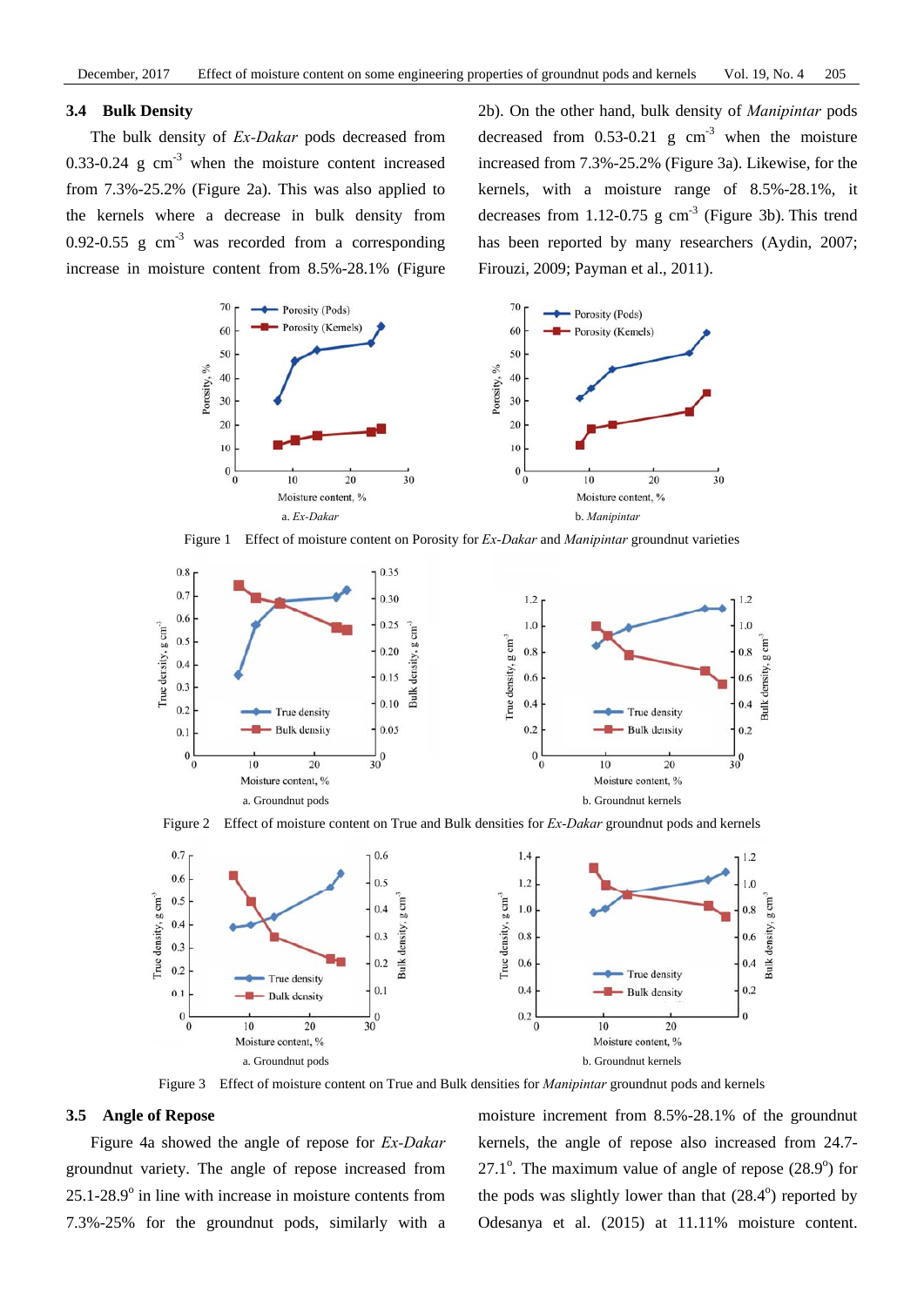However, for *Manipintar* variety, the increase in moisture content from 7.3%-25% resulted in an increase for the pods from  $26.3 - 29.5^\circ$ . This was the case with groundnut kernels as moisture content increased from 8.5%-28.1%,

there was a corresponding increase from  $25.0$ - $29.0^\circ$  of angle of repose (Figure 4b). Similar increasing trend was also reported by Firouzi (2009).



Figure 4 Effect of moisture content on angle of repose for *Ex-Dakar* and *Manipintar* variety

#### **3.6 Static coefficient of friction**

The static coefficient of friction of *Ex-Dakar* variety on plywood, glass and galvanize sheet were presented in Figure 5. The static coefficient of friction for the pods (Figure 5a) increased from 0.46-0.59 for plywood, 0.43-0.51 for galvanized sheet, and 0.31-0.41 for glass with the increasing moisture content from 0.73%-25.2%. This was also applied to the kernels (Figure 5b) in which the static coefficient of friction increased from 0.45-0.56, 0.45-0.51, and 0.40-0.45 for plywood, galvanized sheet and glass at an increasing moisture levels of 8.5%-28.1%, respectively. It could be observed from the result that the static coefficient of friction for plywood was higher than that of galvanized sheet and glass.

The static coefficient of friction for *Manipintar*

variety presented in Figure 6 indicated an increase on all the surfaces. The increase of coefficient of friction between moisture levels might be explained by the increase in cohesive force of wet groundnuts with the surface, because the surface become stickier as moisture content level increased. The static coefficient of friction for plywood (0.44-0.57) was higher than for galvanized sheet  $(0.41-0.49)$  and glass  $(0.27-0.33)$  in the moisture range of 7.3%-25.2% (Figure 6a). Also for kernels, plywood has the highest coefficient of friction (0.47-0.53), followed by galvanized sheet (0.42-0.47) and glass has the lowest (0.31-0.36). All these values were within moisture range of 8.5%-28.1%. This trend was in agreement with many researchers (Aydin, 2007; Firouzi, 2009; Payman et al., 2011).



Figure 5 Effect of moisture content on static coefficient of friction on different materials for *Ex-Dakar* groundnut pods and kernels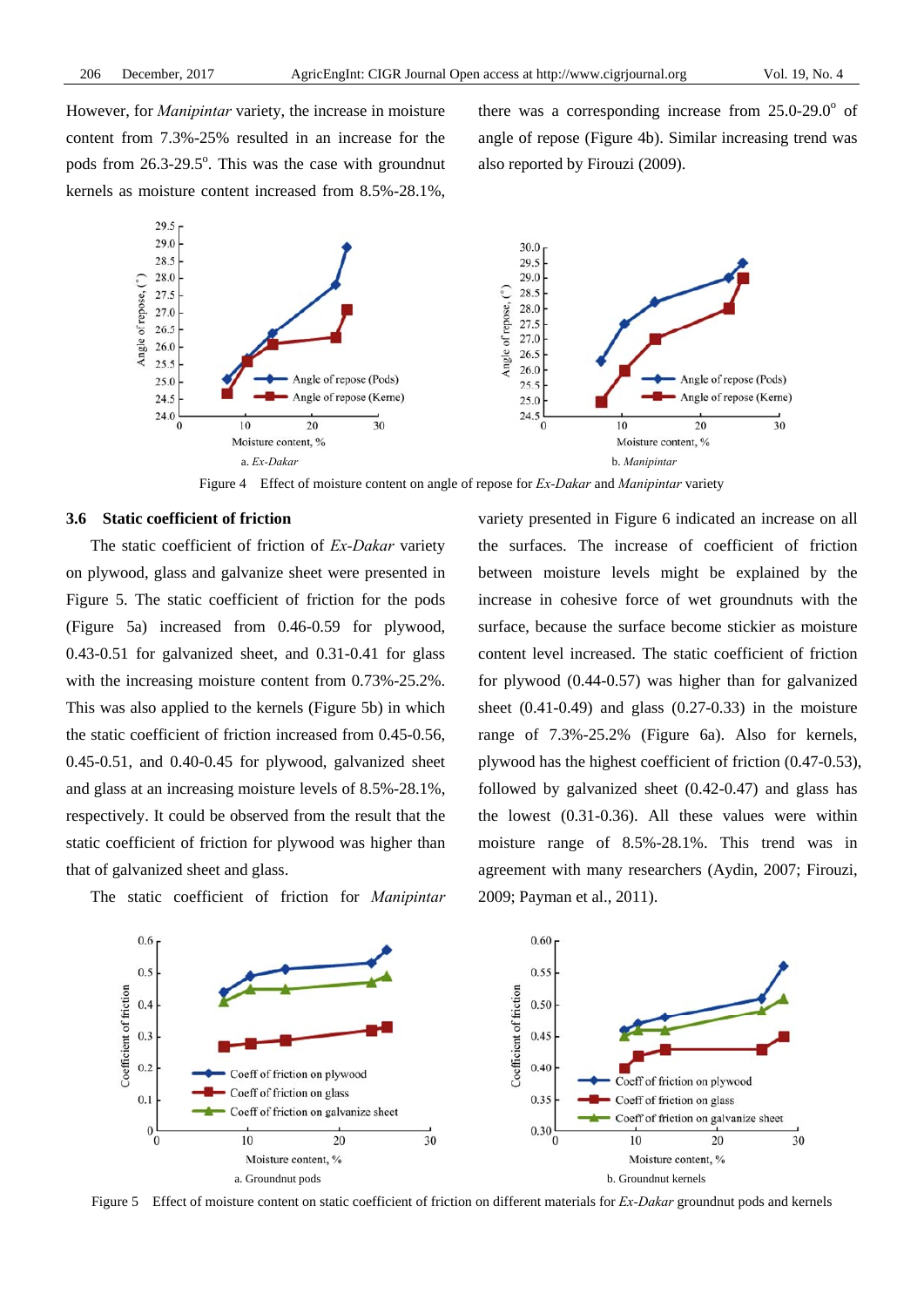

Figure 6 Effect of moisture content on static coefficient of friction on different materials for *Manipintar* groundnut pods and kernels

# **4 Conclusion**

The effect of moisture content on some engineering properties of two groundnut varieties was investigated. The principal dimensions, porosity, true density, angle of repose and static coefficient of friction were found to increase with increasing moisture content of the groundnut irrespective of the variety. However, the bulk density decreased with the increase in moisture content for both varieties. The highest static coefficient of friction was recorded on plywood and was found to increase with increment in groundnut moisture content in all the varieties. On the other hand, the least static coefficient of friction was on glass among the three surfaces investigated. And this was found to increase with increase in moisture content of the groundnuts pods and kernels. The study of moisture dependent properties of agriculture products is of paramount importance as these guarantee an extended shelf life. The safety of processed products like groundnut lies in the moisture content at which it was handled. Very high and very low moistures may compromise the quality of groundnuts, leading to damage, insect pest attack and possible contamination during handling operations and storage.

#### **Acknowledgement**

The authors would like to thank Bayero University, Kano, Nigeria for funding the graduate study.

# **References**

Adebowale, A. A., L. O., Sanni, H. O., Owo, and O. R., Karim.

2011. Effect of variety and moisture content on some engineering properties of paddy rice. Journal of Food Science and Technology, 48(5): 551–559.

- Alam, M. M., M. M., Rahman, M. A., Samad, R., Ashrafi, and M. M., Rahman. 2013. Effect of storage container and initial seed moisture content on quality of shelled groundnut seed. Journal of Agroforestry and Environmen, *7*(1): 23–26.
- Altuntas, E., and M. Erkol. 2010. Physical properties of shelled and kernel walnuts as affected by the moisture content. Czech Journal of Food Sciences, 28(6): 547–556.
- Aydin, C. 2007. Some engineering properties of peanut and kernel. Journal of Food Engineering, 79(3): 810–816.
- Bart-Plange, A., and E. A. Baryeh. 2003. The Physical Properties of Category B Cocoa Beans. The Physical Properties of Category B Cocoa Beans, 60(3)*:* 219–227.
- Baryeh, E. A. 2002. Physical properties of Millet. Journal of Agricultural Engineering Research, 51(1): 39–46.
- Davies, R. M. 2009. Some Physical Properties of Groundnut Grains. Research Journal of Applied Sciences, Engineering and Technology, 1(2): 10–13.
- Dilmac, M., and E. Altuntas. 2012. Selected some engineering properties of peanut and its kernel. International Journal of Food Engineering, 8(2): 1168-1174.
- Fashina, A. B., A., Saleh, and F. B. Akande. 2014. Some engineering properties of three selected groundnut (Arachishypogaea L.) varieties cultivated in Nigeria. CIGR Journal, 16(4): 268–277.
- Firouzi, S., M. N. S. Vishgaei, and B. Kaviani. 2009. Some physical properties of groundnut (Arachis hypogaea L.) Kernal cv. NC2 as a function of moisture content. American-Eurasian Journal of Agriculture and Environmental Science, 6(6): 675-679.
- Gupta, R. K., and S. K., Das. 1997. Physical properties of Sunflower seeds. Journal of Agricultural Engineering Research, 66(1): 1–8.
- Mohsenin, N. N. 1980. *Physical properties of plant and animal*